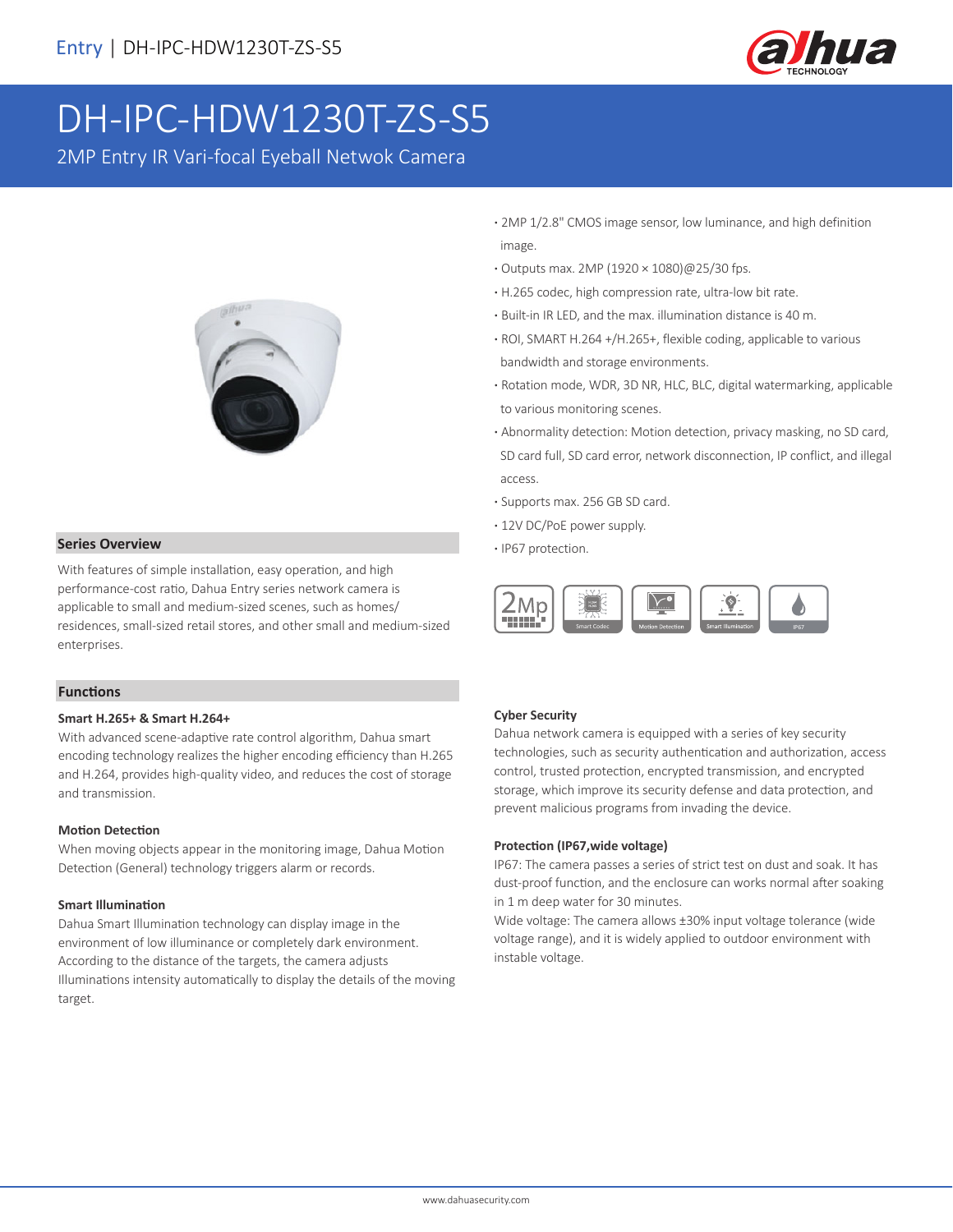## Entry | DH-IPC-HDW1230T-ZS-S5

| <b>Technical Specification</b> |      |                                                                                                                                                                                                                                                 |                     |                    |                               |  |
|--------------------------------|------|-------------------------------------------------------------------------------------------------------------------------------------------------------------------------------------------------------------------------------------------------|---------------------|--------------------|-------------------------------|--|
| Camera                         |      |                                                                                                                                                                                                                                                 |                     |                    |                               |  |
| Image Sensor                   |      | 1/2.8" CMOS                                                                                                                                                                                                                                     |                     |                    |                               |  |
| Max. Resolution                |      | 1920 (H) × 1080 (V)                                                                                                                                                                                                                             |                     |                    |                               |  |
| <b>ROM</b>                     |      | 16 MB                                                                                                                                                                                                                                           |                     |                    |                               |  |
| <b>RAM</b>                     |      | 128 MB                                                                                                                                                                                                                                          |                     |                    |                               |  |
| <b>Scanning System</b>         |      | Progressive                                                                                                                                                                                                                                     |                     |                    |                               |  |
| Electronic Shutter Speed       |      | Auto/Manual 1/3 s-1/100,000 s                                                                                                                                                                                                                   |                     |                    |                               |  |
| Min. Illumination              |      | 0.008 Lux@F1.7 (Color, 30 IRE)<br>0.0008 Lux@F1.7 (B/W, 30 IRE)<br>0 Lux (Illuminator on)                                                                                                                                                       |                     |                    |                               |  |
| S/N Ratio                      |      | > 56 dB                                                                                                                                                                                                                                         |                     |                    |                               |  |
| <b>Illumination Distance</b>   |      | 40 m (131.23 ft) (IR)                                                                                                                                                                                                                           |                     |                    |                               |  |
| Illuminator On/Off Control     |      | Auto; Manual                                                                                                                                                                                                                                    |                     |                    |                               |  |
| <b>Illuminator Number</b>      |      | $2$ (IR)                                                                                                                                                                                                                                        |                     |                    |                               |  |
| Pan/Tilt/Rotation Range        |      | Pan: 0°-360°<br>Tilt: 0°-78°<br>Rotation: 0°-360°                                                                                                                                                                                               |                     |                    |                               |  |
| Lens                           |      |                                                                                                                                                                                                                                                 |                     |                    |                               |  |
| Lens Type                      |      | Motorized vari-focal                                                                                                                                                                                                                            |                     |                    |                               |  |
| Lens Mount                     |      | $\phi$ 14                                                                                                                                                                                                                                       |                     |                    |                               |  |
| <b>Focal Length</b>            |      | $2.8$ mm $-12$ mm                                                                                                                                                                                                                               |                     |                    |                               |  |
| Max. Aperture                  |      | F1.7                                                                                                                                                                                                                                            |                     |                    |                               |  |
| <b>Field of View</b>           |      | Horizontal: 101°-33.5°; Vertical: 52.5°-19°;<br>Diagonal: 125°-38.5°                                                                                                                                                                            |                     |                    |                               |  |
| <b>Iris Control</b>            |      | Fixed                                                                                                                                                                                                                                           |                     |                    |                               |  |
| <b>Close Focus Distance</b>    |      | 0.8m (2.6 lb)                                                                                                                                                                                                                                   |                     |                    |                               |  |
|                                | Lens | Detect                                                                                                                                                                                                                                          | Observe             | Recognize          | Identify                      |  |
| <b>DORI</b><br><b>Distance</b> | W    | 48 m<br>(157.48 ft)                                                                                                                                                                                                                             | 19 m<br>(62.34 ft)  | 10 m<br>(32.81 ft) | 5m<br>(16.40 ft)              |  |
|                                | Τ    | 131 m<br>(429.79 ft)                                                                                                                                                                                                                            | 52 m<br>(170.60 ft) | 26 m<br>(85.30 ft) | 13 <sub>m</sub><br>(42.65 ft) |  |
| Video                          |      |                                                                                                                                                                                                                                                 |                     |                    |                               |  |
| Video Compression              |      | H.265; H.264; H.264B; MJPEG (Only supported by the<br>sub stream)                                                                                                                                                                               |                     |                    |                               |  |
| <b>Smart Codec</b>             |      | Smart H.265+; Smart H.264+                                                                                                                                                                                                                      |                     |                    |                               |  |
| Video Frame Rate               |      | Main stream:1920 × 1080@1-25/30 fps<br>Sub stream: 704 × 576@1-25 fps/704 × 480@1-30 fps<br>*The values above are the max. frame rates of each stream; for<br>multiple streams, the values will be subjected to the total encoding<br>capacity. |                     |                    |                               |  |
| <b>Stream Capability</b>       |      | 2 streams                                                                                                                                                                                                                                       |                     |                    |                               |  |

1080p (1920 × 1080); 1.3M (1280 × 960); 720p (1280 × 720); D1 (704 × 576/704 × 480); VGA (640 × 480); CIF

(352 × 288/352 × 240)

H.265: 12 kbps–6144 kbps

Resolution

Bit Rate Control CBR/VBR

Video Bit Rate<br>
H.264: 32 kbps–6144 kbps

Day/Night Auto(ICR)/Color/B/W

| Yes                                                                                                                                                                                                         |  |  |  |  |  |
|-------------------------------------------------------------------------------------------------------------------------------------------------------------------------------------------------------------|--|--|--|--|--|
| Yes                                                                                                                                                                                                         |  |  |  |  |  |
| <b>DWDR</b>                                                                                                                                                                                                 |  |  |  |  |  |
| Auto; natural; street lamp; outdoor; manual; regional<br>custom                                                                                                                                             |  |  |  |  |  |
| Auto; manual                                                                                                                                                                                                |  |  |  |  |  |
| 3D NR                                                                                                                                                                                                       |  |  |  |  |  |
| OFF/ON (4 areas, rectangular)                                                                                                                                                                               |  |  |  |  |  |
| Yes (4 areas)                                                                                                                                                                                               |  |  |  |  |  |
| Yes                                                                                                                                                                                                         |  |  |  |  |  |
| 0°/90°/180°/270° (Support 90°/270° with 1080p<br>resolution and lower)                                                                                                                                      |  |  |  |  |  |
| Yes                                                                                                                                                                                                         |  |  |  |  |  |
| 4 areas                                                                                                                                                                                                     |  |  |  |  |  |
| Alarm                                                                                                                                                                                                       |  |  |  |  |  |
| No SD card; SD card full; SD card error; network<br>disconnection; IP conflict; illegal access; motion<br>detection; video tampering; security exception; defocus<br>detection                              |  |  |  |  |  |
| Network                                                                                                                                                                                                     |  |  |  |  |  |
| RJ-45 (10/100 Base-T)                                                                                                                                                                                       |  |  |  |  |  |
| Yes                                                                                                                                                                                                         |  |  |  |  |  |
| Video encryption; configuration encryption; Digest;<br>WSSE; account lockout; security logs; generation and<br>importing of X.509 certification; HTTPS; trusted boot;<br>trusted execution; trusted upgrade |  |  |  |  |  |
| IPv4; IPv6; HTTP; TCP; UDP; ARP; RTP; RTSP; SMTP;<br>FTP; DHCP; DNS; NTP; Multicast; DDNS                                                                                                                   |  |  |  |  |  |
| ONVIF (Profile S/Profile T); CGI; P2P; Milestone                                                                                                                                                            |  |  |  |  |  |
| 6                                                                                                                                                                                                           |  |  |  |  |  |
| FTP; Micro SD card (Support max. 256 G)                                                                                                                                                                     |  |  |  |  |  |
| IE<br>Chrome<br>Firefox                                                                                                                                                                                     |  |  |  |  |  |
| Smart PSS; DSS; DMSS                                                                                                                                                                                        |  |  |  |  |  |
| IOS; Android                                                                                                                                                                                                |  |  |  |  |  |
|                                                                                                                                                                                                             |  |  |  |  |  |
| CE-LVD: EN62368-1<br>CE-EMC: Electromagnetic Compatibility Directive<br>2014/30/EU<br>FCC: 47 CFR FCC Part 15, Subpart B                                                                                    |  |  |  |  |  |
|                                                                                                                                                                                                             |  |  |  |  |  |
| 12V DC/PoE (802.3af)                                                                                                                                                                                        |  |  |  |  |  |
| Basic: 1.6 W (12 V DC); 2.4 W (PoE)<br>Max. (H.265 + ICR + IR intensity): 3.9 W (12 V DC); 5 W<br>(PoE)                                                                                                     |  |  |  |  |  |
| Environment                                                                                                                                                                                                 |  |  |  |  |  |
| $-30$ °C to +60 °C (-22 °F to 140 °F)                                                                                                                                                                       |  |  |  |  |  |
|                                                                                                                                                                                                             |  |  |  |  |  |